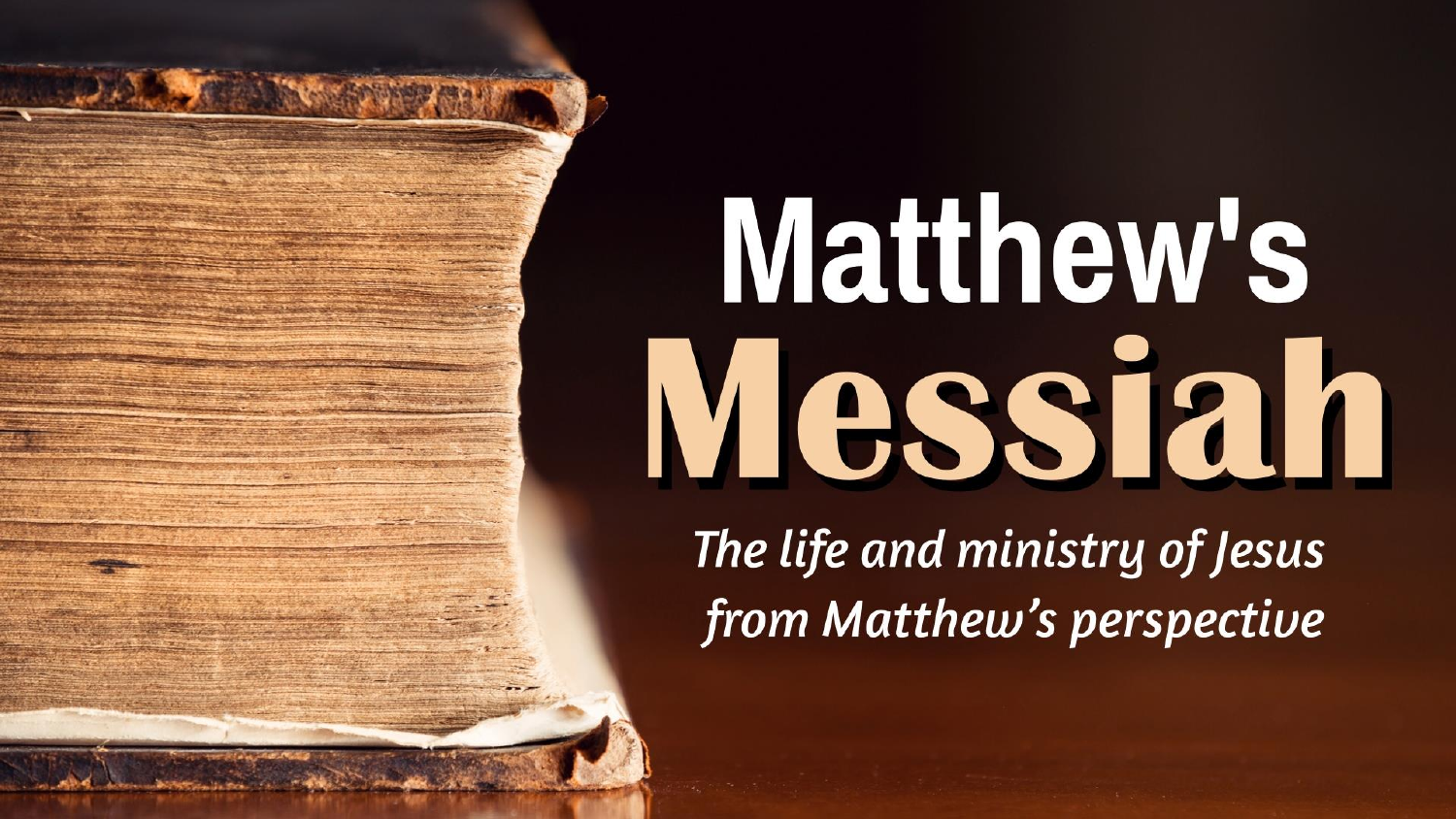<sup>5</sup> "And when you pray, do not be like the hypocrites, for they love to pray standing in the synagogues and on the street corners to be seen by others. Truly I tell you, they have received their reward in full.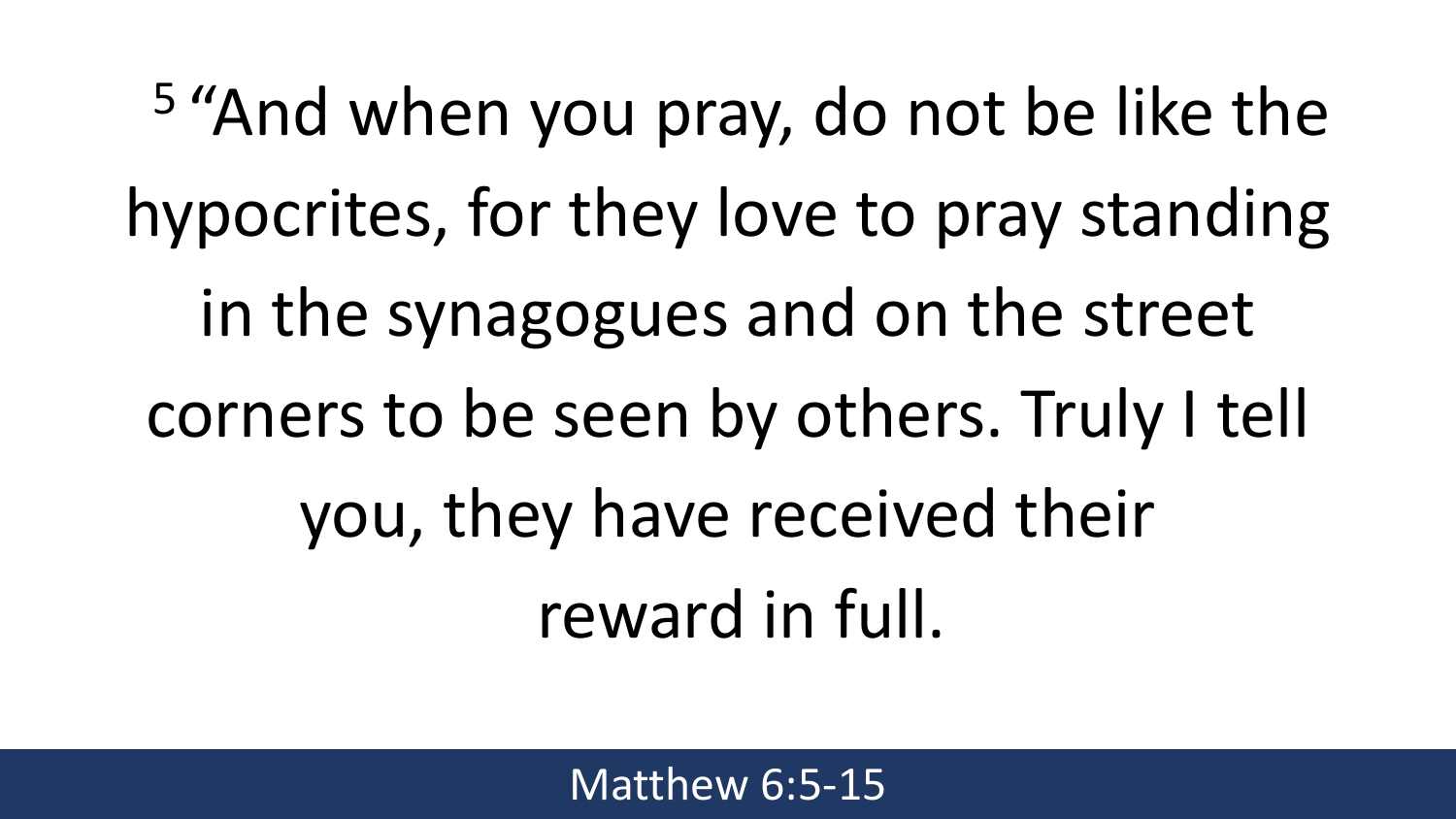<sup>6</sup> But when you pray, go into your room, close the door and pray to your Father, who is unseen. Then your Father, who sees what is done in secret, will reward you.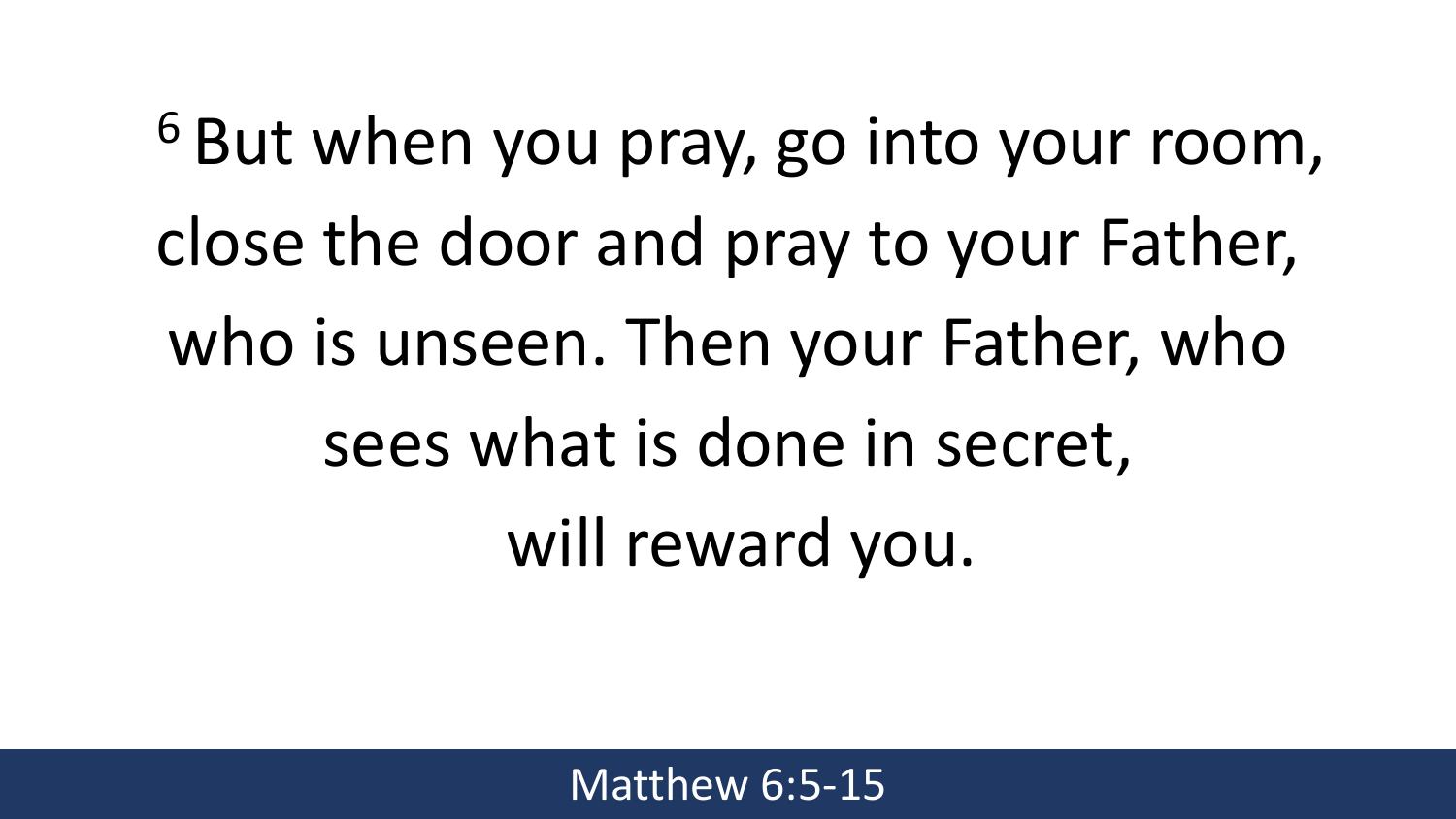<sup>7</sup> And when you pray, do not keep on babbling like pagans, for they think they will be heard because of their many words. <sup>8</sup> Do not be like them, for your Father knows what you need before you ask him.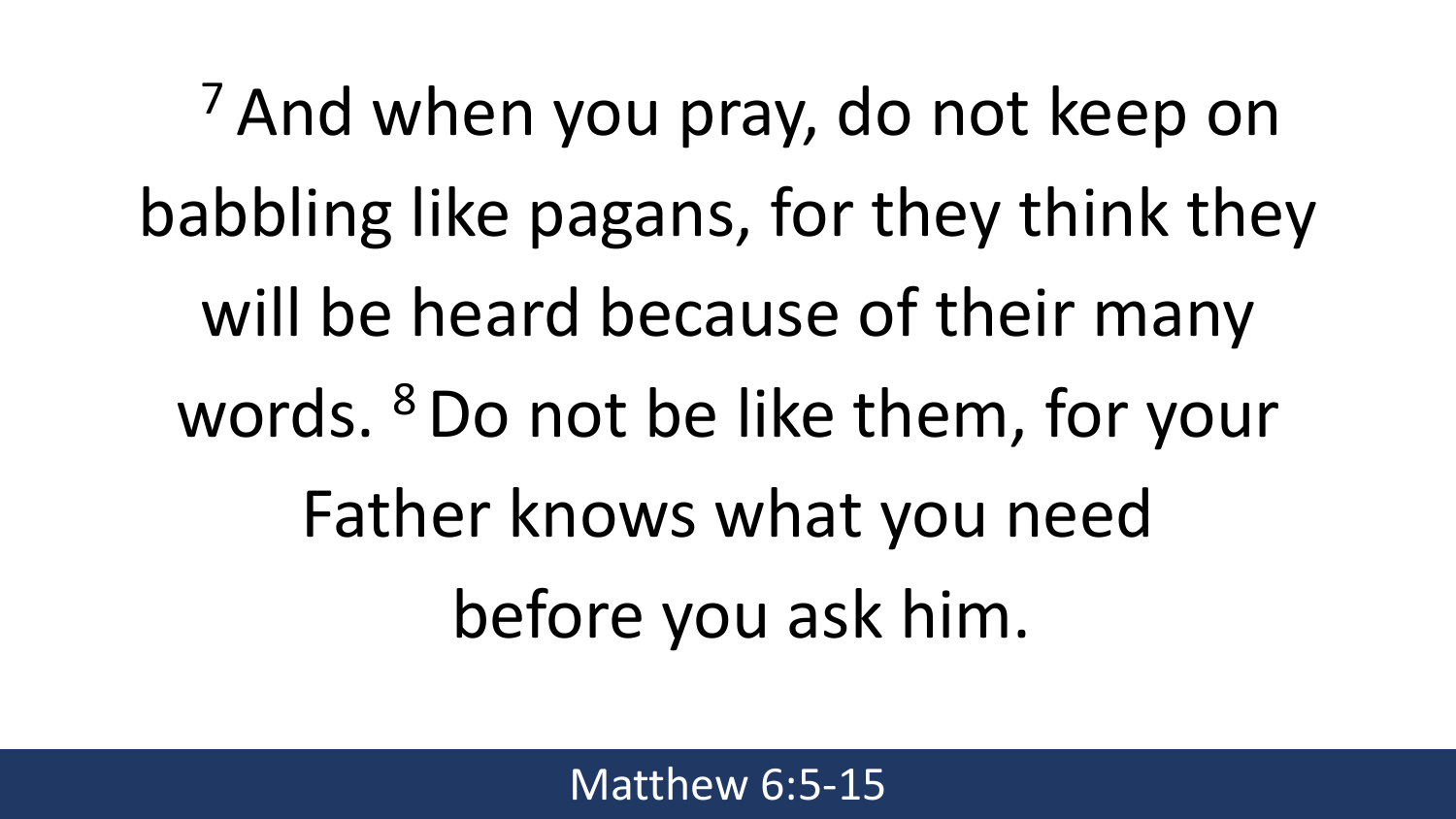9 "This, then, is how you should pray: " 'Our Father in heaven, hallowed be your name, <sup>10</sup> your kingdom come, your will be done, on earth as it is in heaven.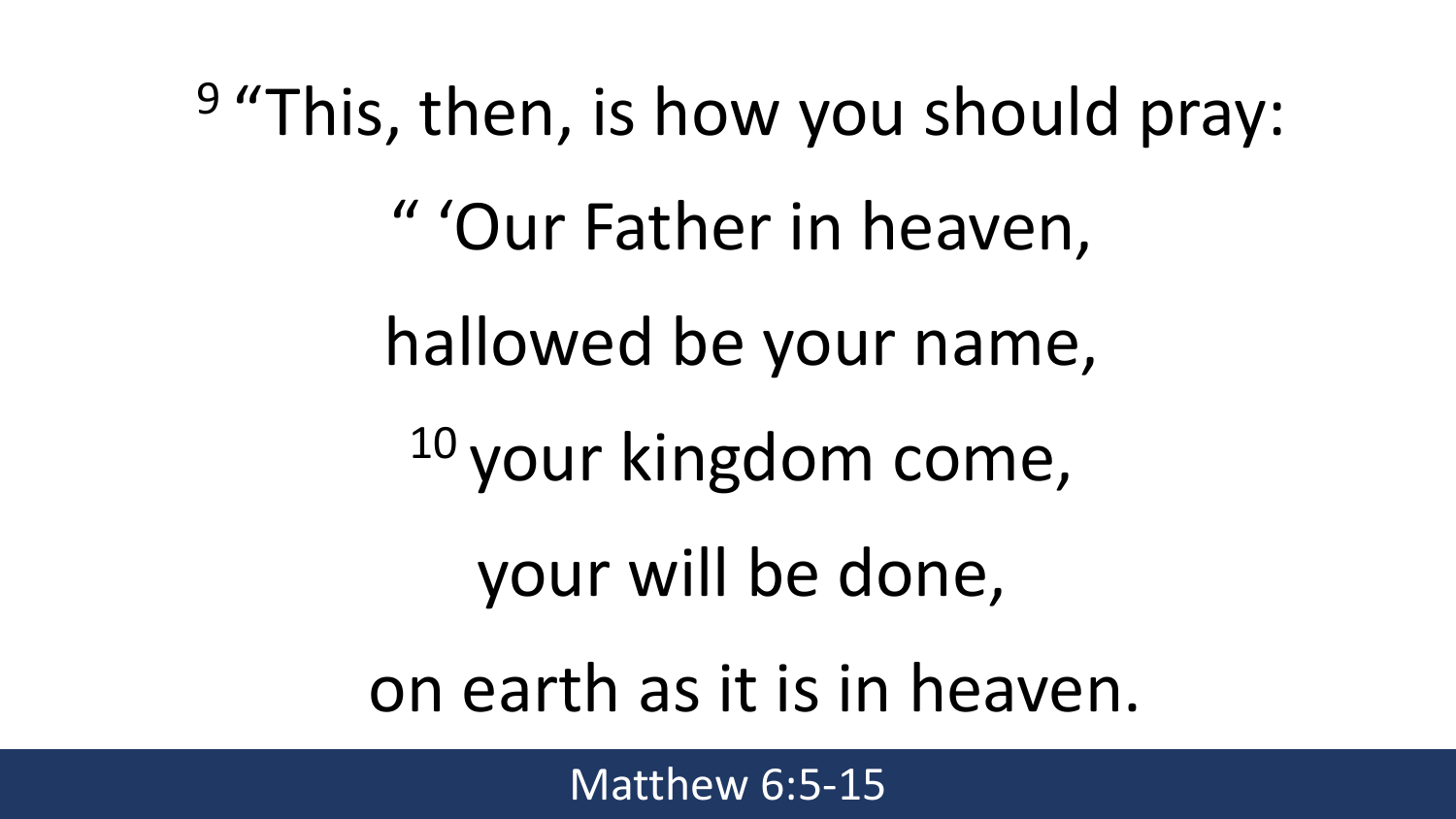<sup>11</sup> Give us today our daily bread. <sup>12</sup> And forgive us our debts, as we also have forgiven our debtors. <sup>13</sup> And lead us not into temptation, but deliver us from the evil one.'